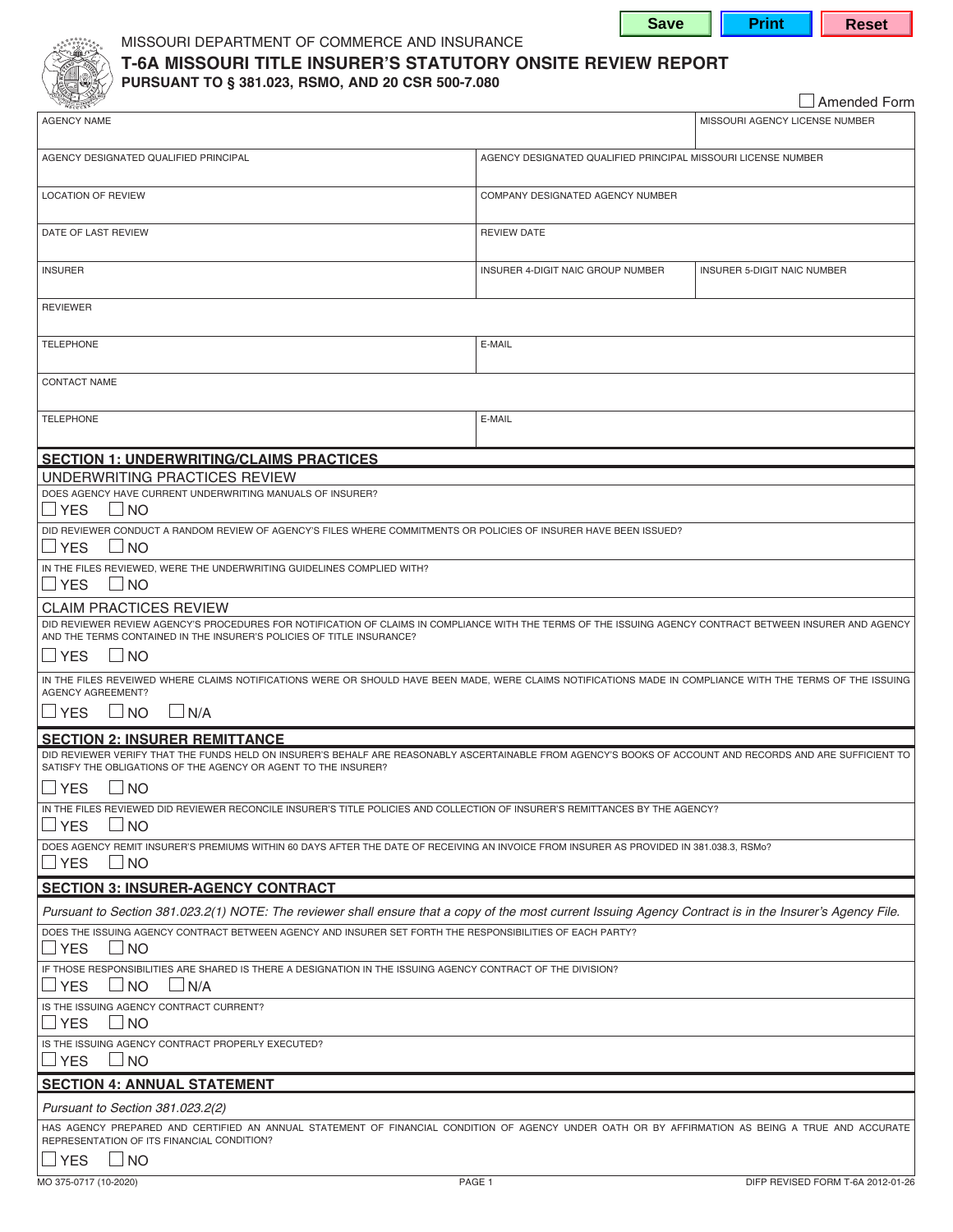## **SECTION 4: ANNUAL STATEMENT (CONTINUED)**

*NOTE: If the above is not available at the time of the review, the reviewer shall make note of such in its report to the Department and shall take necessary*  steps to obtain this documentation at a later time. Any documentation provided by the Agency or Agent in support of the Statement of Financial Condition shall *be maintained by the Insurer for not less than four years.*

The Statement of Financial Condition of Agency and any documentation attached thereto including, but not limited to income statements, balance sheets or federal tax return shall be deemed by the Department to be a trade secret as defined by section 471.453(4), RSMo, inasmuch as such data possess economic value by virtue of its confidential status; the same or like information is unavailable through other sources; and insurers have made reasonable efforts to maintain the confidentiality of the data. As such, Section 4 of Form T-6A shall be considered confidential communications and immune from requests made under chapter 610, RSMo, nor shall such data otherwise made available to the public or unauthorized individuals except in the manner and form prescribed by this rule.

| <b>SECTION 5: AFFILIATED BUSINESSES</b>                                                                                                                                                                  |
|----------------------------------------------------------------------------------------------------------------------------------------------------------------------------------------------------------|
| Pursuant to Section 381.023.2(3)                                                                                                                                                                         |
| DOES AGENCY ENGAGE IN AFFILIATED BUSINESS RELATIONSHIPS AS DEFINED IN 20 CSR 500-7.070?                                                                                                                  |
| <b>YES</b><br>$\Box$ No                                                                                                                                                                                  |
| BASED ON THE FILES REVIEWED WHERE COMMITMENTS OR POLICIES OF INSURER HAVE BEEN ISSUED, IS AGENCY IN COMPLIANCE WITH THE REQUIREMENTS OF 20 CSR 500-7.070                                                 |
| REGARDING NOTICE OF AFFILIATED BUSINESS ARRANGEMENT (FORM T-4)?                                                                                                                                          |
| $\Box$ NO<br>⊿ YES                                                                                                                                                                                       |
|                                                                                                                                                                                                          |
| DOES THE AGENCY HAVE POLICIES AND PROCEDURES RELATED TO REGULATORY COMPLIANCE?                                                                                                                           |
| <b>YES</b><br>$\Box$ No                                                                                                                                                                                  |
| IF ANSWER TO PREVIOUS QUESTION IS "YES", ANSWER IS REQUIRED FOR THIS QUESTION: BASED UPON THE ON-SITE REVIEW, IS THE AGENCY IMPLEMENTING ITS POLICIES AND<br>PROCEDURES RELATED TO REGLATORY COMPLIANCE? |
|                                                                                                                                                                                                          |
| $\Box$ NO<br>$\Box$ N/A<br><b>SYES</b>                                                                                                                                                                   |
| DOES THE AGENCY HAVE POLICIES AND PROCEDURES RELATED TO CONFLICTS OF INTEREST?                                                                                                                           |
| <b>YES</b><br>$\Box$ No                                                                                                                                                                                  |
| IF ANSWER TO PREVIOUS QUESTION IS "YES", ANSWER IS REQUIRED FOR THIS QUESTION: BASED UPON THE ON-SITE REVIEW, IS THE AGENCY IMPLEMENTING ITS POLICIES AND                                                |
| PROCEDURES RELATED TO CONFLICT OF INTEREST?                                                                                                                                                              |
| $\Box$ N/A<br>$\sqcup$ YES<br>$\Box$ NO                                                                                                                                                                  |
|                                                                                                                                                                                                          |
| <b>SECTION 6: ORDERS</b>                                                                                                                                                                                 |
| Pursuant to Section 381.023.2(4)                                                                                                                                                                         |
| DOES AGENCY MAINTAIN AN ORDER LOG?                                                                                                                                                                       |
| <b>YES</b><br>$\Box$ No                                                                                                                                                                                  |
| DID REVIEWER REVIEW AGENCY'S ORDER LOG?                                                                                                                                                                  |
| <b>YES</b><br>$\Box$ NO<br>$\Box$ N/A                                                                                                                                                                    |
| IN THE FILES REVIEWED DID REVIEWER RECONCILE AGENCY'S ORDERS WITH INSURER'S COMMITMENTS AND TITLE POLICIES?                                                                                              |
| <b>YES</b><br>$\Box$ No                                                                                                                                                                                  |
| <b>SECTION 7: COMMITMENTS</b>                                                                                                                                                                            |
|                                                                                                                                                                                                          |
| Pursuant to Section 381.023.2(5), (6), (7)<br>DOES AGENCY HAVE PROCEDURES FOR TRACKING INSURER'S ISSUED COMMITMENTS AND ARE THEY ACCEPTABLE TO THE INSURER?                                              |
| <b>YES</b><br>$\Box$ No                                                                                                                                                                                  |
|                                                                                                                                                                                                          |
| IN THE FILES REVIEWED DID AGENCY FOLLOW THESE PROCEDURES?                                                                                                                                                |
| <b>YES</b><br>$\Box$ No                                                                                                                                                                                  |
| DOES AGENCY HAVE PROCEDURES FOR FOLLOW-UP ON COMPLETION OF REQUIREMENTS IN INSURER'S COMMITMENTS ON FILES THEY CLOSE?                                                                                    |
| <b>YES</b><br>$\Box$ NO                                                                                                                                                                                  |
| DOES AGENCY HAVE PROCEDURES FOR FOLLOW-UP ON COMPLETION OF REQUIREMENTS IN INSURER'S COMMITMENTS ON FILES THEY DO NOT CLOSE?                                                                             |
| <b>YES</b><br>$\Box$ No                                                                                                                                                                                  |
| DOES AGENCY COMPLY WITH THE REQUIREMENTS OF 20 CSR 500-7.060, DISCLOSURE OF COVERAGE LIMITATION, REGARDING RESIDENTIAL REAL ESTATE COMMITMENTS OF THE INSUR-                                             |
| ER ISSUED WITH A CLOSING PROTECTION LETTER (FORM T-3)?                                                                                                                                                   |
| $\sqcup$ YES<br>⊿ NO                                                                                                                                                                                     |
|                                                                                                                                                                                                          |
| <b>SECTION 8: VOIDING POLICIES</b>                                                                                                                                                                       |
| Pursuant to Section 381,023,2(8)                                                                                                                                                                         |
| DOES AGENCY FOLLOW THE CORRECT PROCEDURES FOR VOIDING INSURER'S POLICIES?                                                                                                                                |
| <b>YES</b><br>$\Box$ NO                                                                                                                                                                                  |
| <b>SECTION 9: FILE TRACKING</b>                                                                                                                                                                          |
| Pursuant to Section 381.023.2(9)                                                                                                                                                                         |
| DOES AGENCY TRACK ITS OPEN ESCROW, SETTLEMENT AND/OR CLOSING FILES?                                                                                                                                      |
| <b>YES</b><br>$\Box$ No                                                                                                                                                                                  |
| DOES AGENCY TRACK ITS OPEN SECURITY DEPOSIT FILES?                                                                                                                                                       |
| $\sqcup$ YES<br>$\Box$ No                                                                                                                                                                                |
|                                                                                                                                                                                                          |
| <b>SECTION 10: POLICY REGISTER</b>                                                                                                                                                                       |
| Pursuant to Section 381.023.2(10)                                                                                                                                                                        |
| DID REVIEWER RECONCILE AGENCY'S POLICY REGISTER WITH INSURER'S OUTSTANDING POLICY JACKET INVENTORY?                                                                                                      |
| <b>YES</b><br>$\Box$ No                                                                                                                                                                                  |
| MO 375-0717 (10-2020)<br>PAGE <sub>2</sub><br>DIFP REVISED FORM T-6A 2012-01-26                                                                                                                          |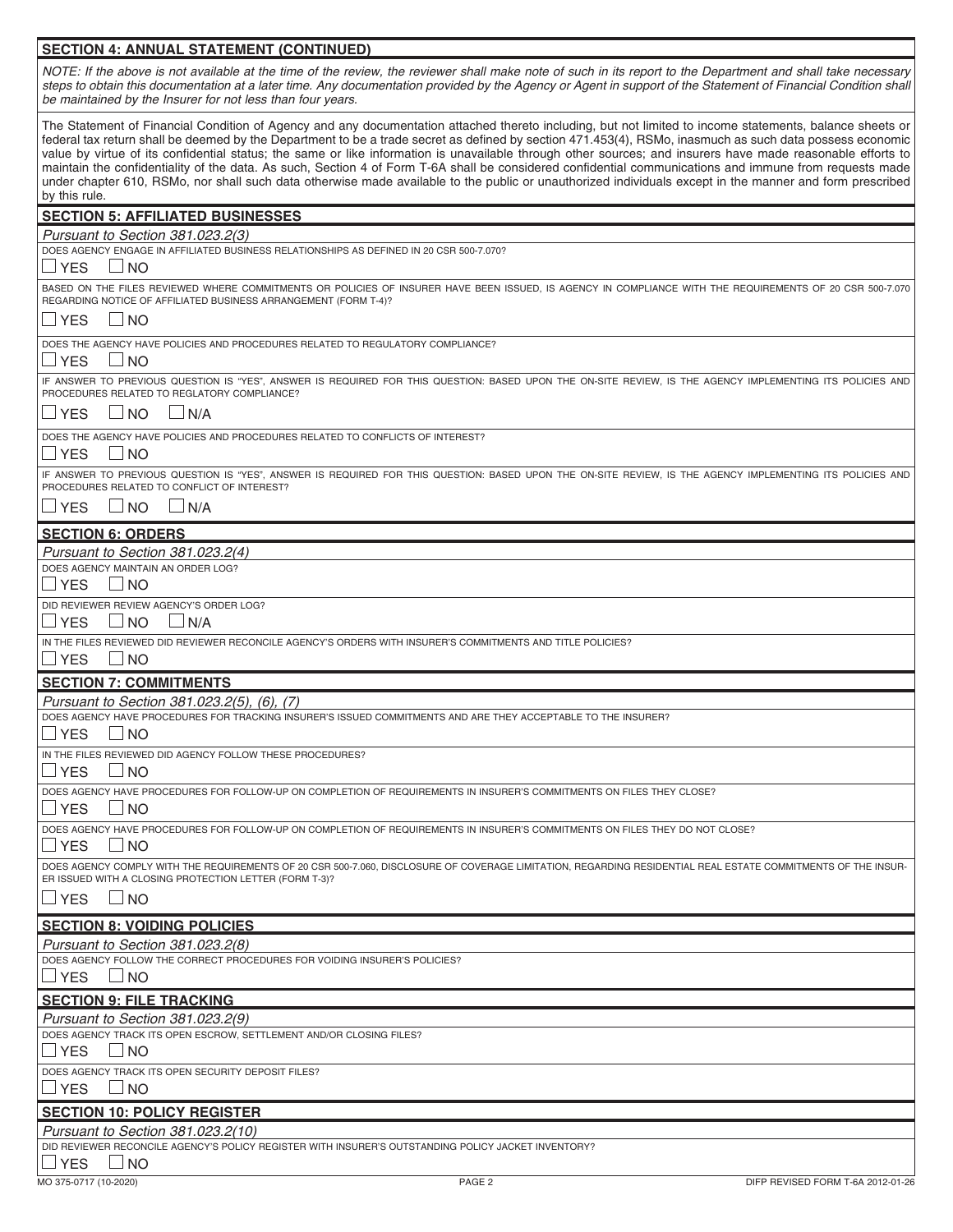| <b>SECTION 11: POLICY ISSUANCE</b>                                                                                                                                                                                    |                                        |                                      |  |  |
|-----------------------------------------------------------------------------------------------------------------------------------------------------------------------------------------------------------------------|----------------------------------------|--------------------------------------|--|--|
| Pursuant to Section 381.023.2(11)                                                                                                                                                                                     |                                        |                                      |  |  |
| DOES AGENCY KEEP A LOG OF FILES THAT NEED TO HAVE INSURER'S POLICIES ISSUED?<br>$\Box$ YES<br>⊿ NO                                                                                                                    |                                        |                                      |  |  |
| IN THE FILES REVIEWED WHAT IS THE AVERAGE LENGTH OF TIME BETWEEN COMPLIANCE WITH THE REQUIREMENTS OF INSURER'S COMMITMENT FOR INSURANCE AND THE ISSUANCE<br>OF INSURER'S TITLE POLICY BY THE AGENCY?                  |                                        |                                      |  |  |
| NUMBER OF INSURER'S POLICIES REVIEWED THAT WERE NOT IN COMPLIANCE WITH THE REQUIREMENTS OF 20 CSR 500-7.090, SPECIAL CIRCUMSTANCES FOR POLICY DELAY.                                                                  |                                        |                                      |  |  |
| <b>SECTION 12: ESCROW PRACTICES AND ACCOUNT RECONCILIATION</b>                                                                                                                                                        |                                        |                                      |  |  |
| Pursuant to Section 381.023.2(9), (12)                                                                                                                                                                                |                                        |                                      |  |  |
| DID AGENCY CERTIFY A LIST OF ALL ITS TRUST, ESCROW, SETTLEMENT, CLOSING AND SECURITY DEPOSIT ACCOUNTS TO THE REVIEWER?<br>$\Box$ YES<br>$\Box$ NO                                                                     |                                        |                                      |  |  |
| ARE EACH OF AGENCY'S TRUST ACCOUNTS PROPERLY MAINTAINED AS FIDUCIARY TRUST ACCOUNTS BY THE DEPOSITORY INSTITUTIONS? (I.E., "TRUST" AND/OR "ESCROW")<br>$\Box$ YES<br>$\Box$ NO                                        |                                        |                                      |  |  |
| MONTHLY RECONCILIATIONS REVIEWED TO VERIFY THE FOLLOWING ITEMS:                                                                                                                                                       |                                        |                                      |  |  |
| IN THE FILES REVIEWED DID AGENCY DEPOSIT ALL ESCROW FUNDS IN SEPARATE FIDUCIARY TRUST ACCOUNTS WITH A QUALIFIED DEPOSITORY INSTITUTION PURSUANT TO § 381.022.2?<br>$\Box$ YES<br>$\Box$ NO                            |                                        |                                      |  |  |
| DID REVIEWER VERIFY THE 3-WAY RECONCILIATION FOR EACH OF AGENCY'S FIDUCIARY TRUST ACCOUNTS CERTIFIED BY THE AGENCY?<br>$\Box$ YES<br>$\Box$ NO                                                                        |                                        |                                      |  |  |
| FOR THE FILES REVIEWED:<br>NUMBER OF AGENCY'S FILES WITH ACTUAL NEGATIVE BALANCES OVER \$100                                                                                                                          |                                        |                                      |  |  |
| TOTAL DOLLAR AMOUNT OF ALL AGENCY'S ACTUAL NEGATIVE FILE BALANCES (THIS SHOULD BE A NEGATIVE NUMBER)                                                                                                                  |                                        |                                      |  |  |
| NUMBER OF AGENCY'S DEPOSITS IN TRANSIT OVER TWO (2) BUSINESS DAYS OLD                                                                                                                                                 |                                        |                                      |  |  |
| TOTAL DOLLAR AMOUNT OF AGENCY'S DEPOSITS IN TRANSIT OVER TWO (2) BUSINESS DAYS OLD                                                                                                                                    |                                        |                                      |  |  |
| DOES AGENCY HAVE PROCEDURES FOR ASSURING THAT ESCROW FUNDS ARE DEPOSITED NO LATER THAN THE SECOND BUSINESS DAY AFTER RECEIPT PURSUANT TO § 381.022.2?<br>$\Box$ YES<br>$\Box$ NO                                      |                                        |                                      |  |  |
| IN THE FILES REVIEWED, DID THE AGENCY FOLLOW THESE PROCEDURES?<br>$\Box$ YES<br>$\Box$ N/A<br>$\sqcup$ NO                                                                                                             |                                        |                                      |  |  |
| DOES AGENCY HAVE PROCEDURES FOR ASSURING THAT DEEDS AND SECURITY INSTRUMENTS HAVE BEEN PRESENTED FOR RECORDING WITHIN 5 BUSINESS DAYS OF COMPLETION OF<br>ALL CONDITIONS PRECEDENT THERETO, AS REQUIRED BY § 381.026? |                                        |                                      |  |  |
| $\Box$ YES<br>$\Box$ NO<br>$\Box$ N/A                                                                                                                                                                                 |                                        |                                      |  |  |
| IN THE FILES REVIEWED, DID AGENCY FOLLOW THESE PROCEDURES?<br>$\Box$ YES<br>$\Box$ N/A<br><b>NO</b>                                                                                                                   |                                        |                                      |  |  |
| <b>SECTION 13: SUMMARY OF ONSITE REVIEW RESULTS</b>                                                                                                                                                                   |                                        |                                      |  |  |
| FILE TYPE                                                                                                                                                                                                             | NUMBER OF FILES<br>REVIEWED BY INSURER | NUMBER OF FILES NOT IN<br>COMPLIANCE |  |  |
| <b>Title Files</b>                                                                                                                                                                                                    |                                        |                                      |  |  |
| Closing/Escrow Files                                                                                                                                                                                                  |                                        |                                      |  |  |
| IF THE ANSWER TO ANY OF THESE QUESTIONS IS "NO," PLEASE PROVIDE AN EXPLANATION                                                                                                                                        |                                        |                                      |  |  |
|                                                                                                                                                                                                                       |                                        |                                      |  |  |
|                                                                                                                                                                                                                       |                                        |                                      |  |  |
|                                                                                                                                                                                                                       |                                        |                                      |  |  |
|                                                                                                                                                                                                                       |                                        |                                      |  |  |
|                                                                                                                                                                                                                       |                                        |                                      |  |  |
|                                                                                                                                                                                                                       |                                        |                                      |  |  |
|                                                                                                                                                                                                                       |                                        |                                      |  |  |